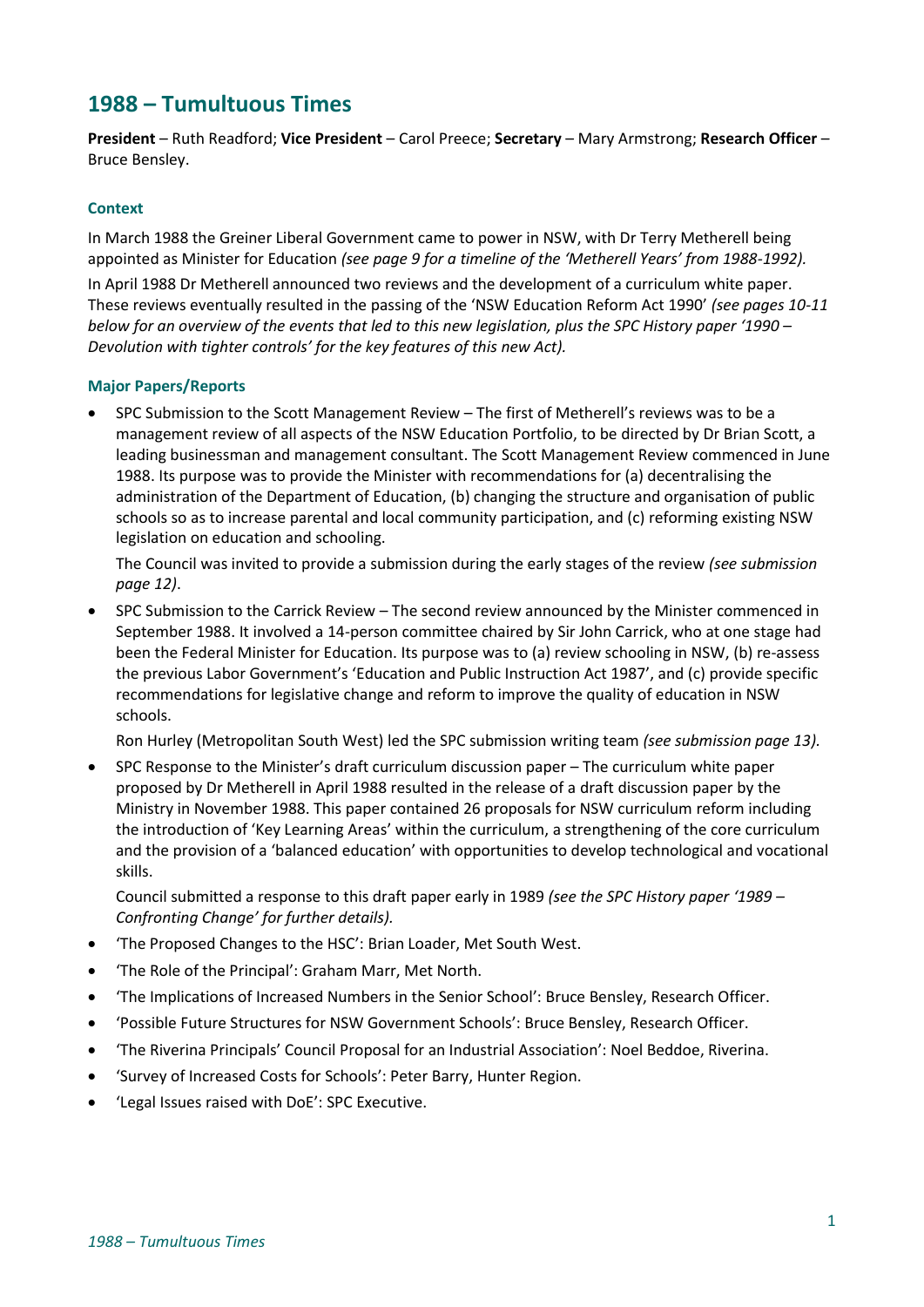## **Major Impacts on DoE, Schools and Principals**

- Towards the end of 1987, Director-General of Education (DG) Bob Winder announced he would retire at the end of April 1988. Early in 1988 he brought his successor, Dr Gregor Ramsay (ex-Commonwealth Schools Commission), to an SPC Management Committee meeting.
- In March 1988 the Greiner Government was elected and Dr Terry Metherell was appointed Minister for Education. In the previous 12 months, as Opposition Spokesman on Education, he had visited many schools across all NSW Regions. He had met regularly with teachers and executives both informally and at staff meetings and used these opportunities to identify what he believed were areas of concern. He then compiled a number of 'Fact Sheets' which were issued by the Opposition prior to the election. In Government a 'free market' philosophy became the basis for educational decisions such as deregulation, local decisions, differences between schools and choice and diversity.
- Within days of his appointment Metherell introduced major changes, including the abolition of the Certificate of Secondary Education (proposed for implementation in 1988), the reinstatement of the School Certificate for Years 7-10 and the introduction of an aggregate within the HSC.
- DG Bob Winder, at his farewell to Council in April 1988, was thanked for his interest, understanding and support of principals and the Council. He cautioned that "change was inevitable" and urged Council to hasten slowly in reacting to these changes.
- On 30 April 1988, the day after Bob Winder retired as DG, the Minister set aside the appointment of Dr Gregor Ramsay and appointed Dr Fenton Sharpe as his replacement, initially for one year. Dr Sharpe's title changed from 'Director-General of Education' to 'Director-General of School Education'.
- New DG Dr Sharpe advised the Council that the newly appointed Senior Officers were substantive for the fixed term, i.e. not in an acting capacity. They were Deputy Director-General Brian Gillette and Assistant Directors-General Vince Delaney, John Lambert, Terry Burke and Ian Vacchini.
- In May the Council wrote to the Minister through DG Fenton Sharpe outlining the history of the SPC and its contributions since 1981 in implementing 'The Future Directions of Secondary Education'. Whilst accepting the Government's challenge to increase retention, especially in disadvantaged schools, Council expressed concern with the suggestion that secondary schools offered a second-rate program in attempting to cater for the wide range of abilities amongst those students who continued to Year 11.

# **The Board of Secondary Education**

- The decision to remove the Certificate of Secondary Education, to reinstate the School Certificate and place an aggregate on the Higher School Certificate resulted in the Council writing to the Minister in April re accreditation and asking for consultation before further changes were announced and implemented.
- While the Council understood change was inevitable with a new government, it hoped the Minister would understand and appreciate that any proposed change that was retrospective would impact on the students currently in the middle of courses. Council believed that the aggregate should be a separate document to the HSC, otherwise it could affect employment opportunities, future study choices and be a disincentive to continuing into Years 11/12.
- With the continuation of the School Certificate and changes to the credentials to be provided at the HSC it was proposed that transcripts of courses studied from Years 9-12 would emphasise that high school education was a continuum. Whilst the Council recognised the aim of the Commonwealth and State Governments to increase retention into Years 11 and 12, it expressed concern that a minority of individual students and some disadvantaged groups might not receive recognition of their work if they left school prior to the HSC.
- In the notice for the NSWSPC July Management Committee meeting, the SPC Secretary Mary Armstrong wrote, "this agenda is open ended – who can forecast the developments of the next few weeks?" At the meeting itself, SPC President Ruth Readford reported that she had tried to express the opinions, policies and role of the Council "in keeping with past practice". She had written to the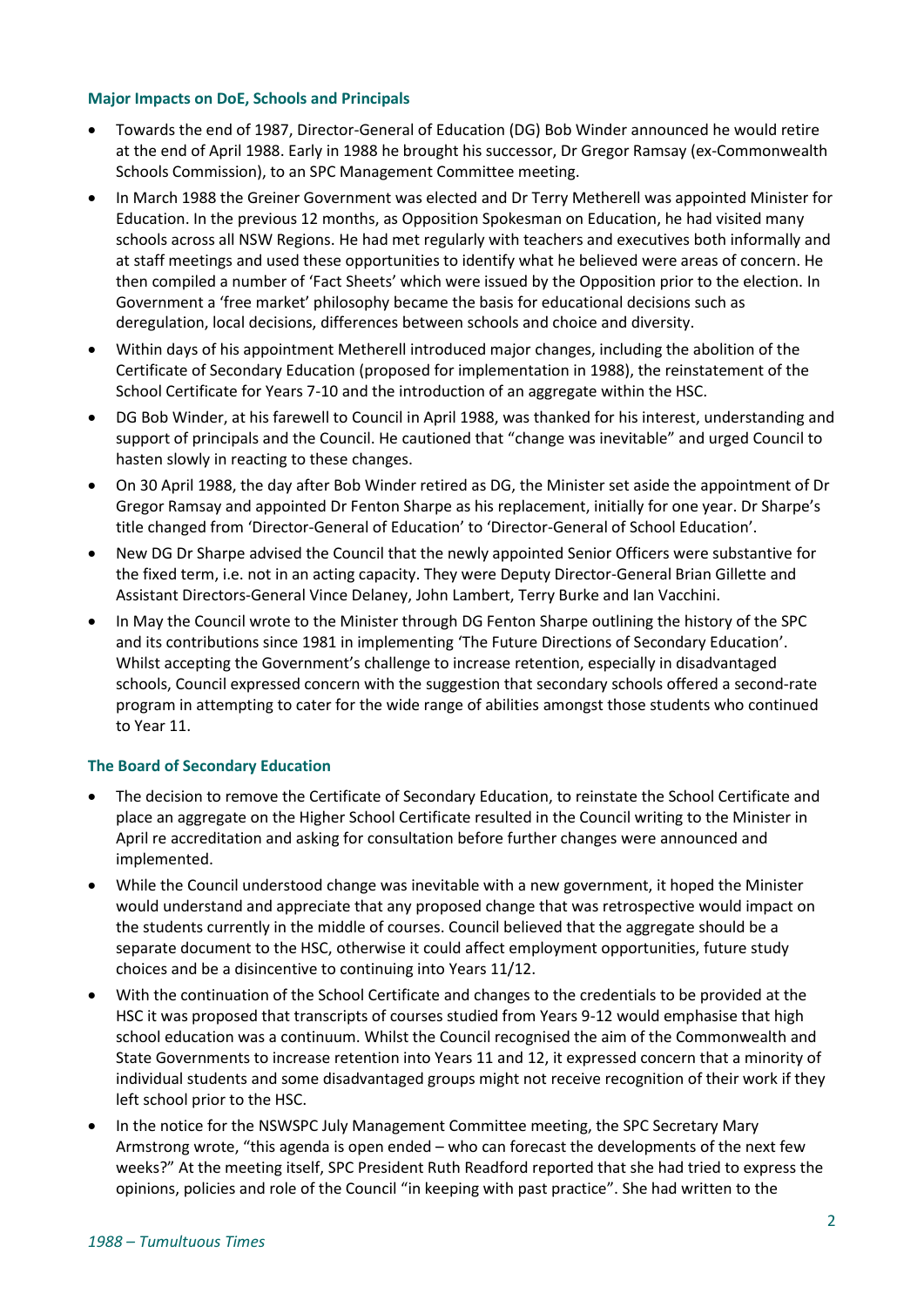Minister listing the SPC representatives on the Board of Secondary Education (BSE), explaining how they had been elected, and emphasised the right of the SPC to talk with the Minister about nominees for appointments before they were made. She noted that a principal appointed by the Minister to his working party could not be a representative of the Council until Council approved the appointment. A major reason for this point was that amongst committee members listed in the press it was implied that Mr Lowe (Sylvania High) was representing principals.

- By August the Council recognised that the Government had modified some of its decisions such as placing the HSC aggregate on the Statement of Results instead of on the Higher School Certificate itself, accepting the role of School Courses and Other Approved Studies (OAS) and also providing the opportunity for Council to negotiate further on curriculum matters.
- The Council's Board of Secondary Education representatives reported that the Board had to make savings of \$800,000. Whilst some essay-type questions would still be double marked this was unlikely to continue. The Government had also accepted that the Board's members were best qualified to provide advice re new syllabuses and how to maintain HSC reliability given the reduction of double marking.

# **Community Reaction to Government Policy**

- The Council responded to a letter from the NSW Federation of P&C Associations expressing concern about the changes to student accreditation that were included in the education platform of the Coalition. Subsequently Council joined with the Teachers Federation, the Independent Teachers Association and the Federation of P&Cs in publishing an open letter to the Minister and Premier in the Sydney Morning Herald on  $11<sup>th</sup>$  May asking for a delay in the changes, as the Coalition parties and the Minister had given a commitment to consult with interest groups on matters affecting them.
- At the Council's June Management Committee meeting, DG Fenton Sharpe set out his understanding of Council's position in relation to the making of public statements, particularly those of an industrial or political kind. He reminded Council of Section 2.1.0 of its constitution which described the relationship of Council with DoE administrators. In a formal letter to Council he subsequently wrote:

"It is my clear expectation that the Council will not make any public pronouncements which can be construed in any way as relating to political or industrial issues. Indeed, I am not at all convinced that the Council should make public statements at all but that it should accept its responsibility to provide advice to the Director-General or the appropriate Regional Director.

I can assure the Council that I will always give such advice deep and urgent consideration and where necessary will pass on the views of Council directly to the Minister and the Government. From time to time I will assist the Executive of the Council to have opportunities to speak directly to the Minister on matters of concern."

- The DG had also set up the opportunity for 'genuine student leaders' in schools (SRC members and prefects) to meet and speak with the DG and Minister. He said he was shocked and shamed by student behaviour towards the Minister at some of these meetings, and said to Council that there was concern that schools might have problems in the future with student discipline.
- On 17<sup>th</sup> August 1988 over 80,000 teachers, parents and students attended 'A Day of Action' in the Sydney Domain, protesting the significant cuts in funding for school staff and educational programs.
- While Council did not officially support the 'Day of Action', many members did attend. The DG pointed out to the Council Executive that they could not position the DoE against the Government without there being repercussions on the Council's ability to work with Government.
- At Council's August Management Committee meeting, President Ruth Readford spoke of the need to:
	- acknowledge improvements such as the increased textbook subsidy, support for computer systems and increased funding for maintenance
	- recognise initiatives from the previous government on the Review of Ancillary Staffing and teacher promotion on merit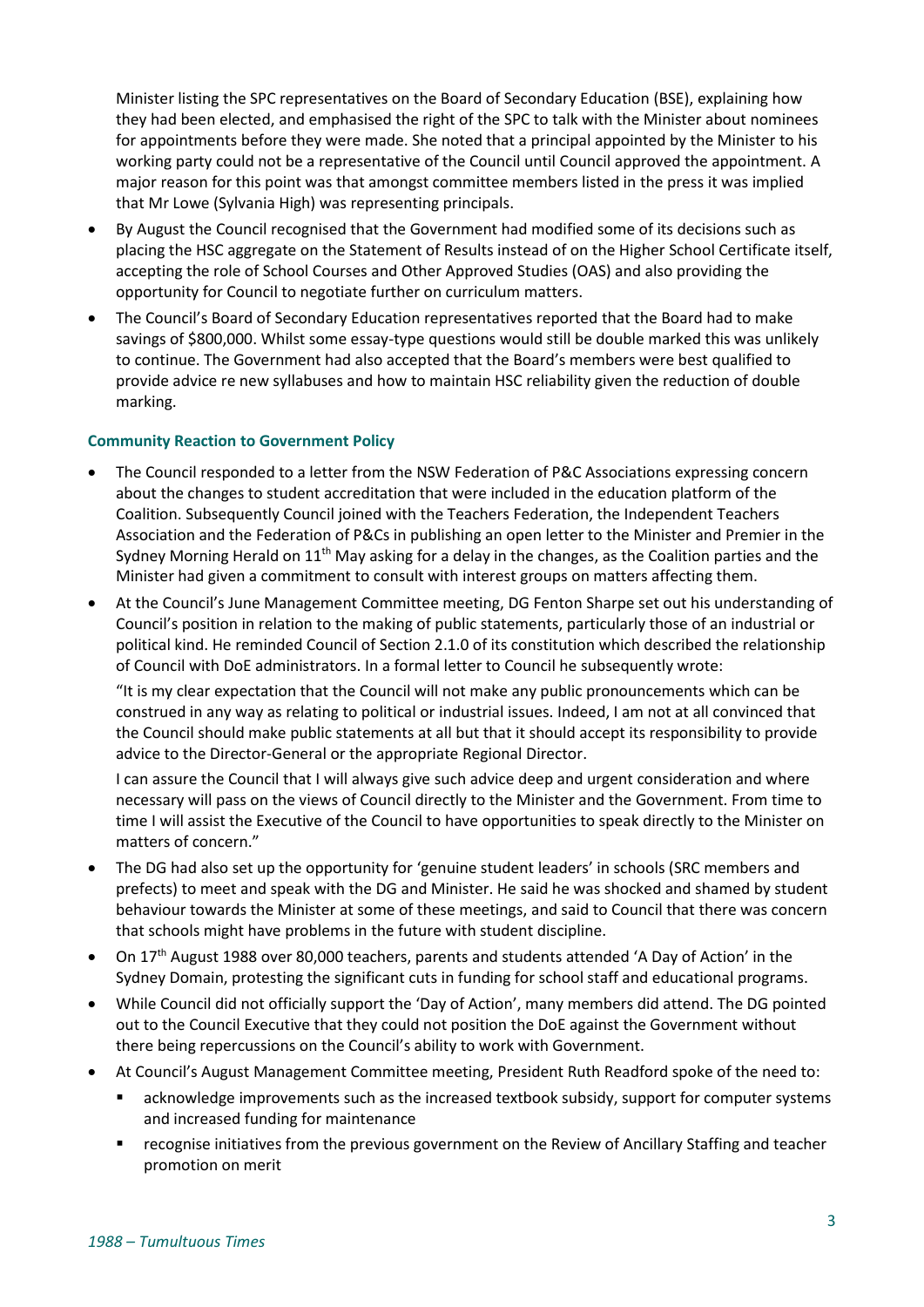▪ avoid kneejerk reactions and maintain as many curriculum options and initiatives as possible, even whilst the impact of staff reductions was being felt in schools.

## **Concern about Council's Reaction to Government Funding Reductions**

- In discussions with Council Executive, the DG advised that they should not question the Government's right to make decisions. He said that the problem "arises when the Council, as a Council, goes public in opposition to Government policy, and the DG may have to go into opposition with the Council". He was concerned that this would impact on the benefits gained from the Council's contribution to, and negotiations on, professional and management issues.
- He advised that there was a significant difference between registered industrial unions and the rights and protection afforded to individuals when speaking on behalf of a union vs. the capacity of the Council to give that protection to its members. "It is possible that I could have to discipline the chairman or spokesperson for doing something unwarranted."
- He pointed out that earlier in the year, "I deliberately organised a meeting of the Executive with the Minister to discuss the HSC in relation to your role on the Board of Secondary Education. I broke protocol by asking the Minister to meet your representatives and hope to keep doing that to ensure the Minister is hearing first-hand the issues concerning principals."
- At the Council's September Plenary Meeting a motion was passed that "The Council expresses appreciation for the opportunities provided for consultation with the Minister, and we look forward to the representation of the Council on any Committee which may be set up to evaluate community responses to the Minister's proposed Curriculum Discussion Paper."

## **Relationships with the Department**

- Impact of increasing enrolments  $-$ 
	- The increase in enrolments across all years and particularly the additional retention occurring in the senior school required 259 extra teachers to be appointed to schools.
	- New 10-week retraining courses were introduced in subject areas of short supply with DoE directly contacting potential applicants.
	- Improved induction programs were implemented for overseas trained teachers.
- Comparative Assessment for Promotion
	- Concern was expressed by some Regions about the recently introduced Comparative Assessment procedures for promotion and the clear inconsistency created when Inspectors of Schools were interviewing candidates.
	- In February 1988, the DoE advised that there would be a continuation of the number of schools with two Deputy Principals (about six extra appointments per year). Comparative Assessment for DPs was to be done in each Region with the Director of Personnel participating to ensure comparable standards across the State.
	- For 1988 the Comparative Assessment process would also continue with 40% of promotions positions allocated to women under section 2.25 of the EEO strategy. In the targeted schools the sex balance would be considered when determining how the strategy was to be implemented.
	- The introduction of Leading Teachers was announced as a major Government initiative to improve the quality of teaching and learning in secondary schools.
	- When the Minister dismantled the EEO strategy and the Gender Equity Programs, he announced that all appointments thereafter would be made on merit rather than seniority, and that Leading Teachers were to be selected for appointment to 50 large schools in 1989. They would not necessarily be drawn from those on List 3 (i.e. those waiting for promotion to DP) and they were to take a major role in curriculum and teaching. DDG Brian Gillette later reported that there were 573 applicants, 135 of whom were outstanding. Of these 92 were interviewed, 58 considered suitable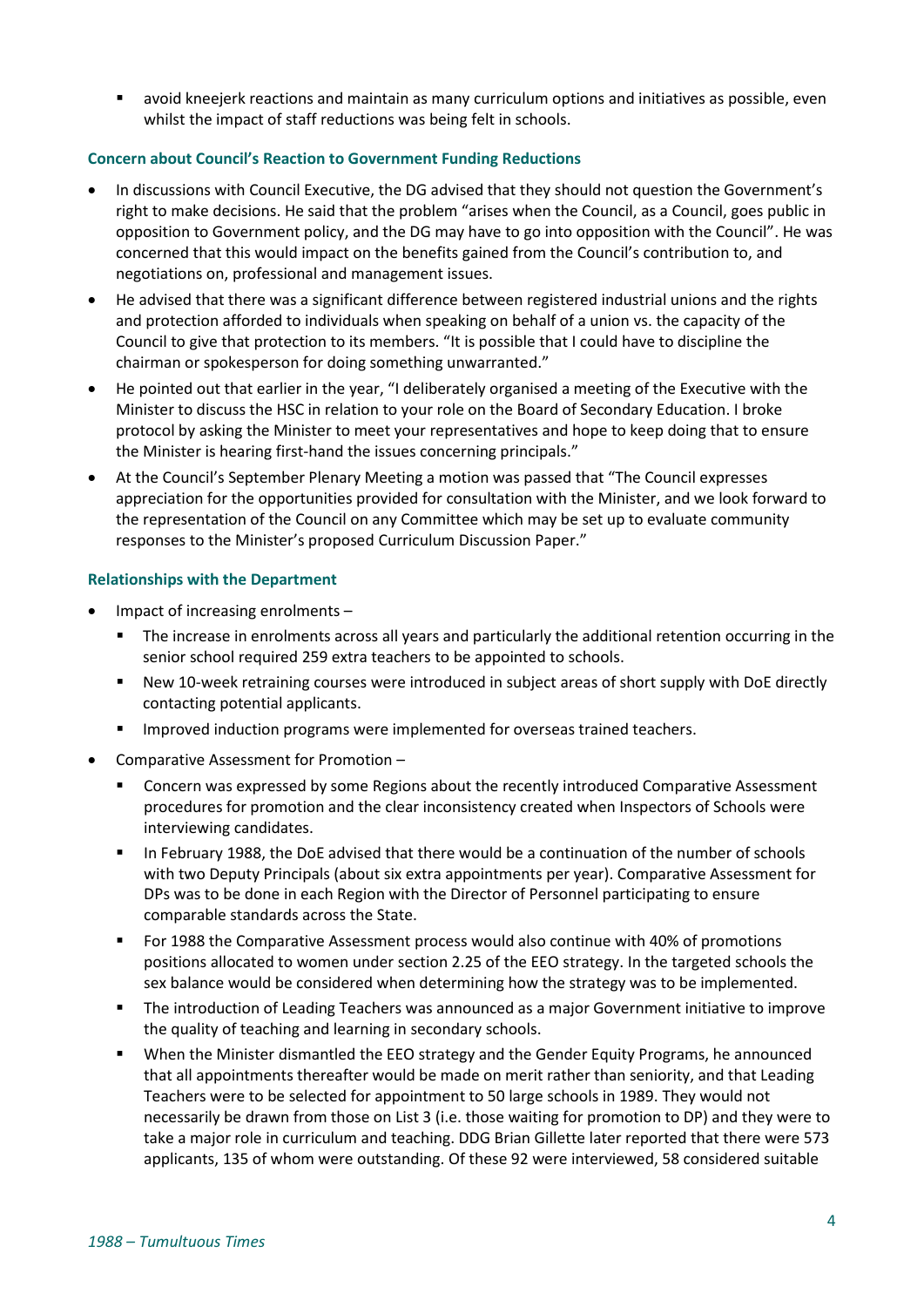and 53 were appointed. The panel included two business community representatives and a retired secondary principal (Past President of the Council, Nancye Harris).

- A major program was announced for 1989 to prepare participants and panel members for selection of principals, deputy principals and leading teachers. The Council identified that executive on List 3 (DP) or List 4 (Principal) who did not get to interview would need support, as they might feel that their careers had stalled.
- Changes to school organisation  $-$ 
	- The DoE advised Council in April that it needed to find a \$120 million reduction in government funding and that any new initiatives would come from the reduced funding pool created by the reallocation of resources across the Department.
	- In May 1988 the Government announced possible 'Future Structures for NSW Government Schools'. They included an increased number of selective schools, specialist high schools and senior high schools. The Council responded by looking at the implications of these changes, particularly on adjacent schools and identified concerns for each, including:
		- possible drawing areas
		- criteria for student eligibility
		- monitoring of student achievement and transfer mechanisms (both in and out)
		- $\cdot$  the curriculum and the impact on subjects within the broad learning area
		- selection of staff including principals.

This proposal involved restructuring the high school system. Council believed this would impact on those schools not reclassified and, as many students would not be able to apply for a place, the goal of 'choice and diversity' would be limited.

- The DG advised dezoning would commence in primary schools initially and in all schools within two to three years. For 1989 there would be some additional selective high schools – two each in Met West and Met South West, one in each of Met East, Met North, Hunter and the Illawarra and that dezoning would apply to all selective schools.
- There would be a senior high school created in Met West and a technical high school model introduced, which would be based on the relationship between East Hills Boys High School, East Hills Girls High School and Hawker De Havilland, with companies supplying significant resources.
- Staffing
	- **•** Principals were concerned about the impact of the reduction in teacher numbers for 1989. The DG believed that with goodwill from everyone, the reductions would be dealt with without major change and that increased numbers in core classes in Years 7-10 would absorb some of the impact. The DG made a commitment to Council that no school would lose more than three teachers in 1989.
	- Lengthy discussion was held at both the SPC November Management Meeting and Plenary Meeting about problems being encountered by principals in managing their school's curriculum, given the reduction occurring in their staffing allocation.
	- Concern was expressed at the implication of the new staffing formula on schools' rooming entitlements and eligibility for, or removal of, demountable classrooms.
	- Teachers who turned 60 were sent a letter asking them to indicate whether they planned to retire or not. The Council expressed concern at this initiative and the DG responded, "We will not be asking people to leave where there are problems. From the end of 1989 people will be aware of expectations and it will only be on rare occasions that they will be able to stay within the service."
	- The DG issued a memo in October explaining in detail new regulations concerning the need to take Long Service Leave (LSL) and Leave Without Pay (LWOP) in blocks to reduce their impact on students. For LWOP the requirement was to take six months minimum, whilst the DG was prepared to approve LSL if it was not unreasonable, e.g. taking 3-4 weeks in association with school holidays for overseas travel at five-year intervals.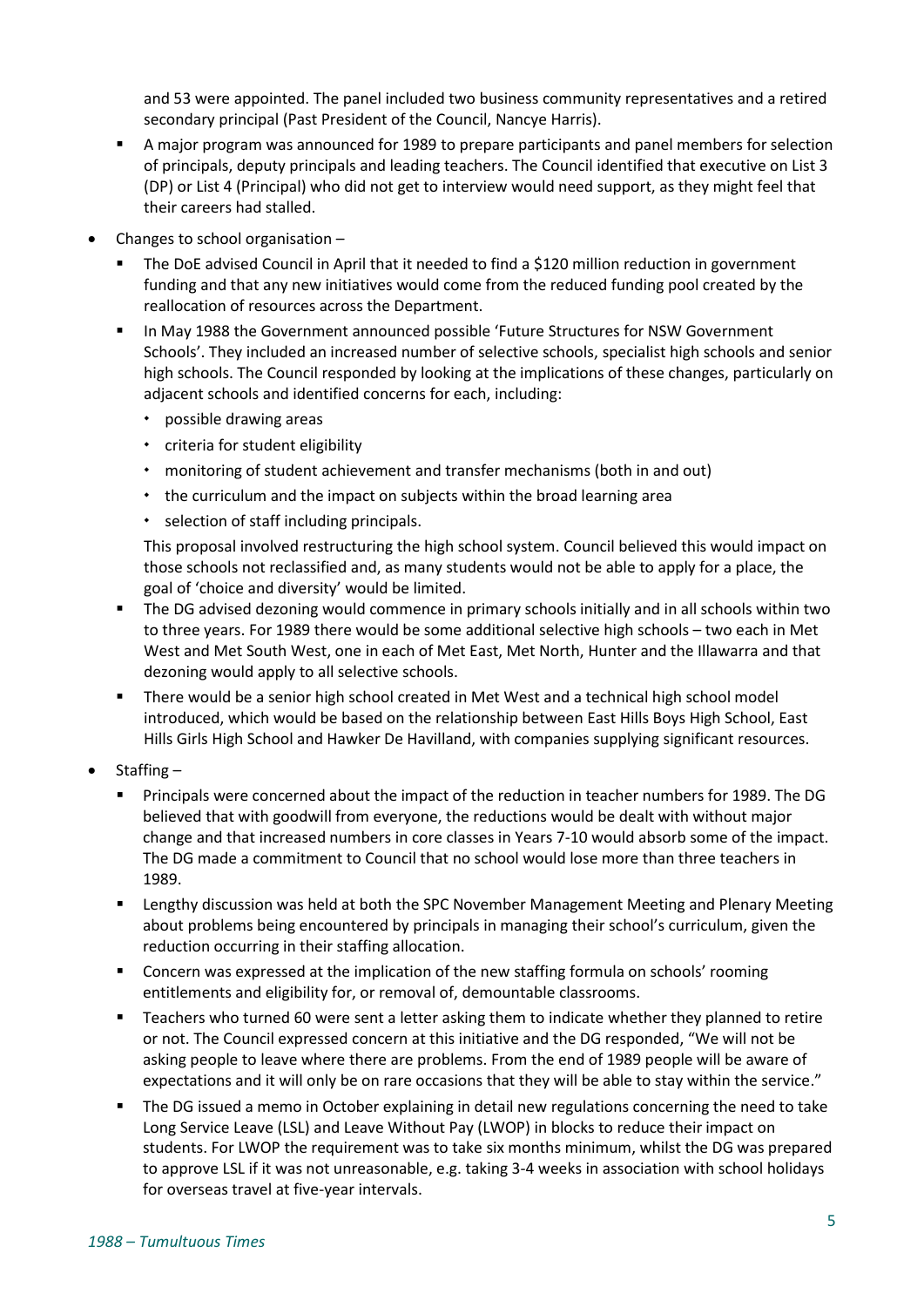- Curriculum choices for 1989
	- Minister Terry Metherell was appalled to discover some junior classes had as few as 22 students. He had stated "no class need exceed 30", but it appeared he did not realise the implications when enrolments were not in exact multiples of 30!
	- Concerns were expressed by Council on the Minister's media announcement that no school needed to reduce their elective choices due to reduced staffing and that Departmental Inspectors would show schools how to organise their curriculum to avoid this. Whilst Inspectors monitored school organisation twice a year, it was pointed out by Council there was a need to know student numbers and staffing allocations before finalising elective subjects, as they varied from year to year according to student choice and staffing availability in each subject area.
	- Council was concerned that there was still misunderstanding between the Council and DoE/Ministry about the complexity of 'class sizes' and 'class organisation' where certain student groups could be seriously disadvantaged by the proposed staffing constraints.
	- The DG wrote to Council in relation to the Minister's statements on elective subjects and class sizes. He said he was conscious that the Minister understand that it is normal practice for the school's electives to be reviewed each year and in some instances to be subsequently varied for legitimate reasons. In his briefing note to the Minister, he provided the following advice: "Normal curriculum review: Each year schools review subject offerings in the light of student needs and resource provision. Thus, some courses might be dropped, and others added to the curriculum. My intention is that Inspectors of Schools would be available in an advisory capacity for schools,
	- and where schools have a particular problem resulting from staff reductions, Inspectors should then be in a position to make a judgement on school submissions for supplementation."
	- The DG announced that in the reallocation of resources across the Department there would be a considerable increase in funding for staff development in 1988-89. Following the 1987 review the following program areas had been identified for additional support: Computer Education, Community Awareness, Curriculum Implementation, Student Welfare, Effective Teaching and Classroom Practices, Educational Leadership, Whole School Development, Administrative Skills, Financial Management, Supervisor Development, and Senior and Middle Management.
- Ancillary staffing
	- Where a school had two General Assistants (GA) one had to leave. The outdoor GA would still be concerned with grounds, heavy carrying, maintenance etc but a range of duties now carried out by the indoors GA would have to be done by School Assistants. The DoE established the 'School Assistant' classification to provide flexibility for schools, with principals deciding how staff were to be used within the 'statement of duties'.
	- In terms of cuts to ancillary staff there were industrial rules about who would be taken out or stay. The Council expressed concern that schools would not have a say in who would be retained.
	- The reduction in Home Science Assistant hours was to be ameliorated by some duties being taken over by cleaning staff. A work study, looking at the role of Clerical Assistants Library, showed that the extra hours were not being used effectively and the NSW Public Service Association (PSA) argued that Clerical Assistants should not be involved in supervision when teachers were not present.
	- The Council pointed out that not all ancillary staff had flexible qualifications, but principals were told they would be responsible for developing the skills of staff who could then work across many areas, despite their previous classification.

## **Industrial Issues**

• The Meadowbank Agreement –

The Government referred this matter to the Industrial Commission on the basis that the Teachers Federation acknowledged, in the 4% salaries agreement, that teachers would be responsible for taking extras after HSC students left school. However, due to lack of evidence on the matter, Justice Macken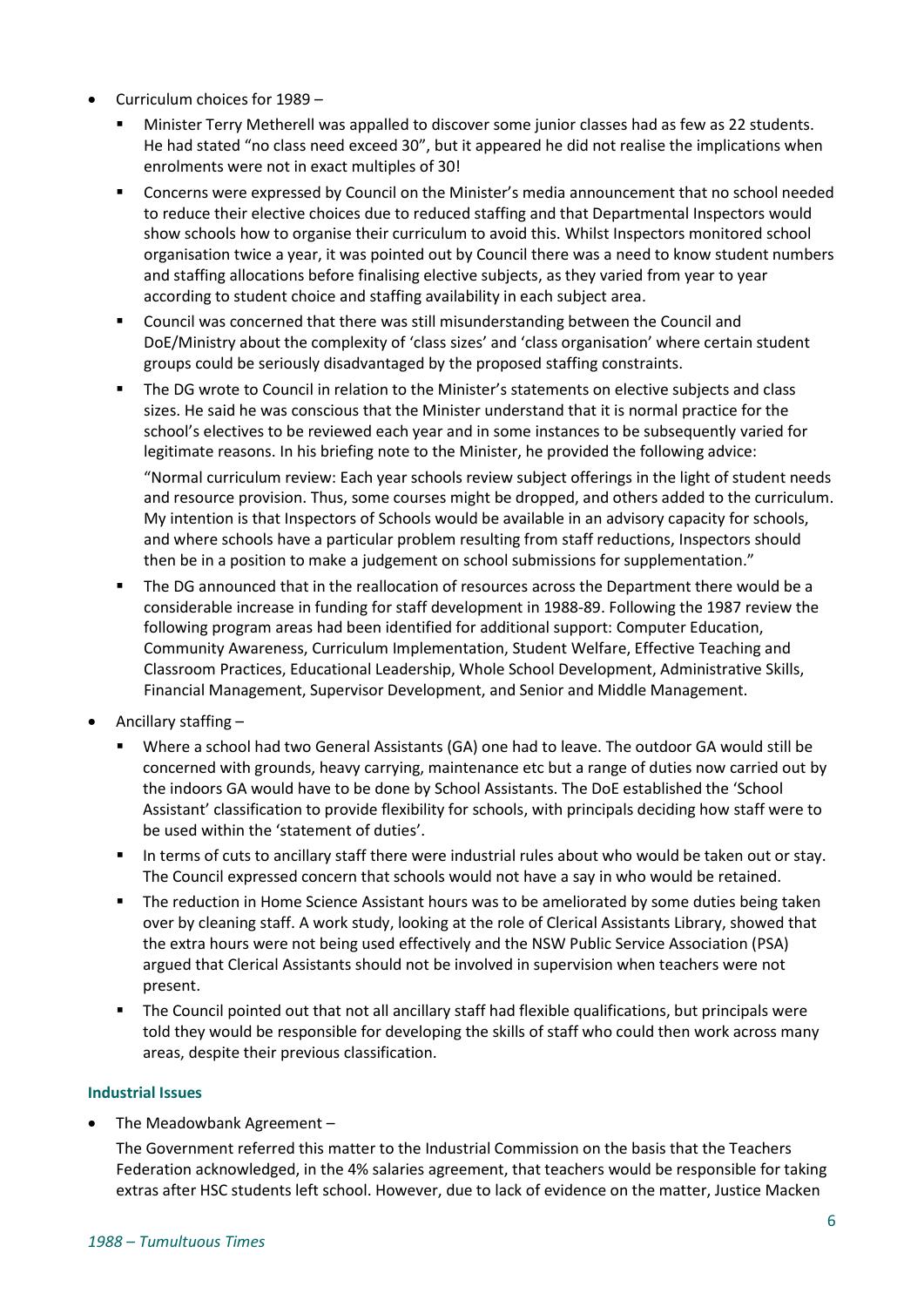was not prepared to rule that the termination of the Meadowbank agreement was part of that wage rise. He did say however that "if the principal decides that a teacher should do a particular duty and the teacher, in his professional judgement, believed some other duty should be done, the teacher has the right to decide."

- The NSW Industrial Commission
	- **•** Concern was expressed that principals needed a clear statement explaining the '4% Second Tier salary agreement' so they knew what was expected of schools and teachers and the requirements that were being placed on principals.
	- **■** Justice Cahill, in his decision to support the government and the DoE, required that DoE planning proceed as it was no more than simply reiterating the right of the employer to state conditions under which work was to be done.
	- The major case covering the 27/28 teaching periods load and the extras issues was still before the bench. The judgement was not due to be handed down until the 1/12/88.
- Employment of casuals
	- Principals were not authorised to employ casuals when there were teachers available to take extra periods. Council was told that DoE was planning strategies for those who refused to do extras. As late as November DoE proposed that any teacher who refused to take a designated extra period would be declared no longer on duty that day and would not be paid for the day. The Council strongly advised DoE to rethink this plan as it had significant industrial implications and would impact on the ability of principals to lead schools and negotiate with staff on educational issues.
	- Council pointed out that any 'within-school' pool of extras would not always be available to cover the pattern of periods required if a particular teacher were absent. The principal might need to employ a casual when there were still extra periods available on that day.
	- The DG advised there was a good deal of judgement and integrity required by principals and it was not possible to set regulations or legislate to cover every set of circumstances. The greatest concern for DoE were the children who were at school and were not taught nor even supervised.

The Council's reaction was that even if in the long run teachers agreed to take these extras, there should be no doubt some classes would have supervision but not teaching. The DG replied that the Departmental requirement was that they were "taught".

# **Formation of a Principals' Industrial Organisation**

In the Riverina Region, principals of high schools and central schools formed a new organisation 'The Riverina Association of High School Principals'. They believed that their interests had not been well protected in recent years by the Teachers Federation and believed this separate body would give them the opportunity to participate in industrial and work-related matters. In part it was based on their concerns that:

- principal's workloads had increased significantly
- the role of principals had become more complex and had placed the principal's responsibilities in conflict with the interests of teaching staff from time to time
- the new ancillary staffing arrangement had not recognised the changing role of the principal
- financial rewards had not increased along with the demands on principals
- the policies and practices of the Teachers Federation did not reflect a sympathy for the position of the principal, and disquiet was felt with some aspects of the relationship between principals and the DoE.

As the proposal was outside the Council's constitution it was not discussed by the SPC Management Committee and the idea was not taken up in other Regions.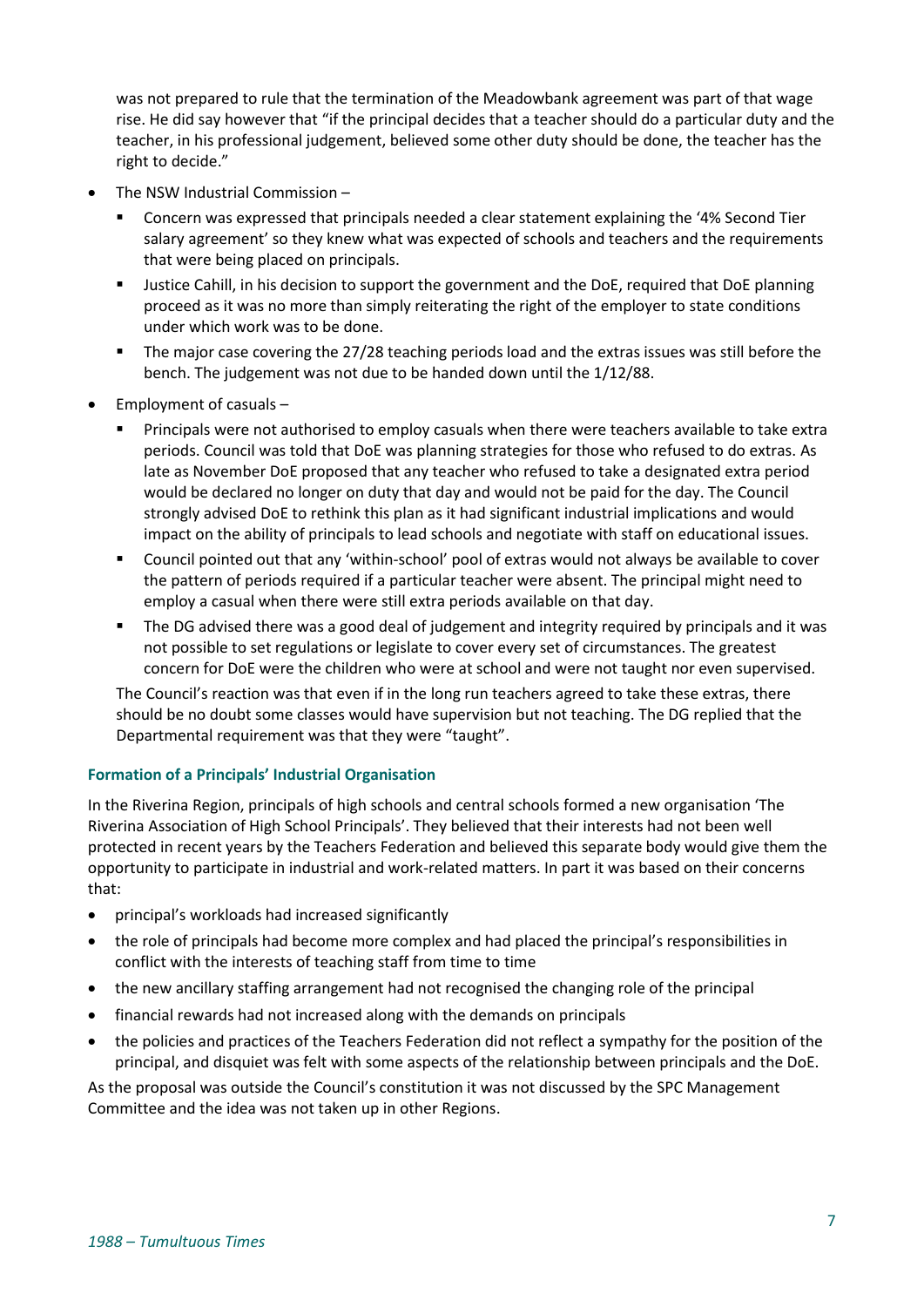## **Council's Paper on 'The Role of the Principal'**

Graham Marr (Metropolitan North) presented a paper to Council on the complex responsibilities of principals. Subsequently at the July State Conference (held in conjunction with the AHSPA National Conference at the Metropole Convention Centre, Cremorne), several resolutions were passed with a call for:

- opportunities for collegiate interaction among principals, fostered by DoE
- relief from routine administrative processes by introducing administration computer hardware and software, standardising filing processes and providing a bursar to each high school
- using both serving and recently retired principals for consultation with principals, and for the design and implementation of structured induction and inservice courses.
- a clear statement being provided on the role and responsibilities of each category of teaching (including principals) and ancillary staff
- improved procedures being adopted for the selection of ancillary staff and for dealing with unsatisfactory teachers and ancillary staff.

Council Executive were urged to take the resolutions to the Senior Officers of the DoE as soon as possible.

## **Other Matters**

- The smoking ban in schools was deferred until Term 3 due to concern about how it would be enforced.
- Induction and development programs for new principals were conducted at Regional level.
- A report was begun on single-sex classes.
- There was continued concern about the School Monitoring Process, with Regions setting different priorities to be implemented in full by all their schools. The Council gained agreement that monitoring documents would be provided in advance to schools.
- In an amendment to the Education and Public Instruction Bill 1987, the power to expel students was removed from the Minister and placed with the DG and his delegates, the Regional Directors.
- The creation of School Councils was to be actively promoted by the government, the DG and DoE. It was to be based on the model proposed by Bob Winder, the previous DG.

## **Items of Interest**

- Contracts were let for the supply of computers and software as an initiative to introduce Computer Education through the curriculum.
- The July Australian High School Principals' Association (AHSPA) National Conference at Cremorne (held in conjunction with the Council's own Annual Conference) was supported by DoE with a contribution of \$50,000. The conference workshops were on preparation of teachers for assessment, teaching skills analysis, supervision of staff, financial management and computers in school administration.
- Council members unanimously requested a new DoE Handbook of rules and regulations be issued, as none had been received since 1981. New schools did not have one and schools with a Handbook were finding "so many amendments and additions that its use was both difficult and unreliable".

## *Please see below for these appendices:*

- ❖ *The Metherell Years - A timeline of events from 1988-1992 (page 9)*
- ❖ *Policies, reviews and actions leading to 'The Education Reform Act 1990' (pages 10-11)*
- ❖ *Submission from Council to the Scott Management Review (page 12)*
- ❖ *Submission from Council to the Carrick Review on 'Improving the Quality of Education in NSW Schools' (page 13)*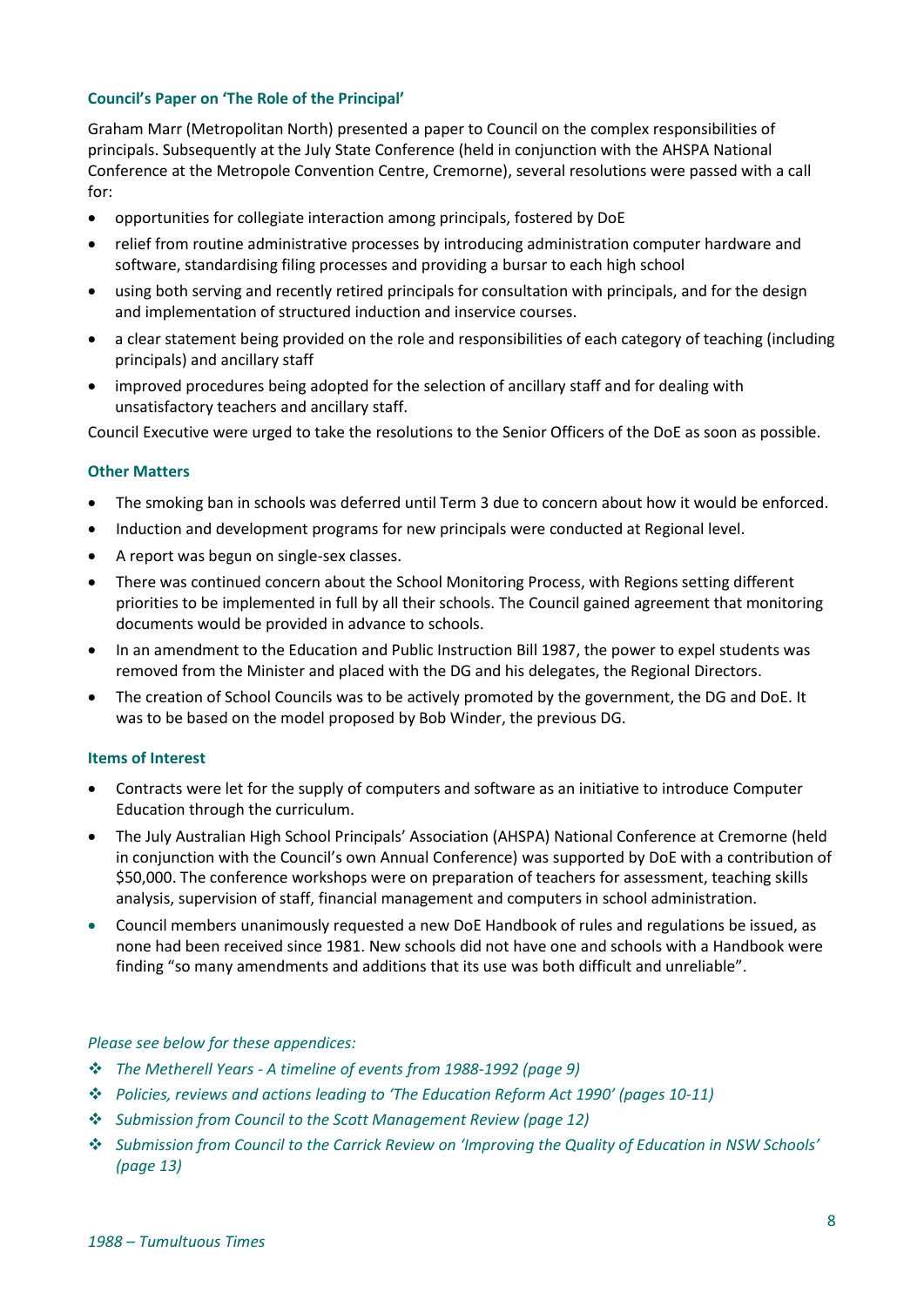# **'The Metherell Years' – A timeline of key events from 1988-1992**

| March            | March 17: The NSW Coalition Liberal/National Party elected on a reform agenda.                          |
|------------------|---------------------------------------------------------------------------------------------------------|
| 1988             | Dr Terry Metherell, following five years as Shadow Minister, appointed Minister for Education and       |
|                  | Youth Affairs. He had already detailed the extent of proposed educational reforms in pre-election Fact  |
|                  | Sheets.                                                                                                 |
|                  | Reforms included a complete review of DoE, integration of children with special needs into              |
|                  | mainstream classrooms, revision of how curriculum was developed, legislation to enable home             |
|                  | schooling, and the establishment of local school councils.                                              |
|                  |                                                                                                         |
| April<br>1988    | Metherell's immediate follow-through on reform surprised many senior educationalists and                |
|                  | bureaucrats in the DoE. To ease the path of reform he announced the establishment of two external       |
|                  | reviews (Scott and Carrick) and instructed the Ministry to prepare a Curriculum White Paper.            |
|                  | He increased funding for Aboriginal, rural, special, multicultural and technology education programs,   |
|                  | and for school maintenance and textbook allowances in government schools. Whilst welcomed,              |
|                  | unrest followed as the expenditure was funded from major cuts to existing budgets:                      |
|                  | Axing of 2400 teaching positions and 800 office positions<br>$\bullet$                                  |
|                  | Curriculum coming under the central control of the Minister<br>$\bullet$                                |
|                  | Changing the HSC and increasing class sizes<br>$\bullet$                                                |
|                  | Dismantling EEO and gender equity programs<br>$\bullet$                                                 |
|                  | Eliminating free public transport for school students.<br>$\bullet$                                     |
| 29 April         | DG Bob Winder retired. Minister Cavalier had announced his replacement would be Gregor Ramsay           |
| 1988             | (Australian Schools Commission), but his appointment was set aside by Metherell.                        |
| 30 April         | Dr Fenton Sharpe appointed DG for one year initially.                                                   |
| 1988             |                                                                                                         |
| <b>June 1988</b> | Dr Brian Scott began a management review of the Department of Education with the aim of                 |
|                  | decentralising the administration of DoE, recommending changes to the structure and organisation of     |
|                  | state schools so as to increase parental and local community involvement, and recommending              |
|                  | changes to existing NSW Education legislation.                                                          |
| 17 August        | Over 80,000 teachers, parents and students held a 'Day of Action' in the Sydney Domain to reject the    |
| 1988             | Greiner/Metherell "attack on public education". Students from at least 100 schools took part.           |
|                  | Mosman High School and North Sydney Boys High School led the schools.                                   |
| September        | Sir John Carrick commissioned to review schooling in NSW, to re-assess Labor's 'Education and Public    |
| 1988             | Instruction Act 1987' and to make specific recommendations as to appropriate legislative reform to      |
|                  | improve the quality of education in NSW schools.                                                        |
| November         | The Ministry issued their curriculum discussion paper and called for public comment. Almost 1000        |
| 1988             | submissions came from individuals, community groups and organisations, including all key                |
|                  | educational interest groups.                                                                            |
|                  |                                                                                                         |
| 1989             | The two Ministerial Reviews became major avenues for the expression of concern, and the                 |
|                  | NSW Government's radical devolution agenda was at the heart of the struggle between the                 |
|                  | Teachers Federation and the Government from 1988-1992.                                                  |
|                  | Scott released his report 'Schools Renewal' in June 1989, recommending radical reform of<br>$\bullet$   |
|                  | management in school education over the next five years. The Government accepted the thrust             |
|                  | of the recommendations almost immediately, and an Implementation Task Force began work                  |
|                  | under the leadership of the soon-reappointed Director-General, Dr Fenton Sharpe.                        |
|                  | 'The Report of the Committee of Review of New South Wales Schools: Summary of Conclusions<br>$\bullet$  |
|                  | and Recommendations' (The Carrick Report) was released in September 1989. It provided a                 |
|                  | comprehensive review involving 850 submissions and provided a draft revised Act. In most                |
|                  | aspects the Carrick Report was congruent with the Scott Report.                                         |
|                  | In November 1989, the Ministry released 'Excellence and Equity - NSW Curriculum Reform', a<br>$\bullet$ |
|                  | detailed K-12 curriculum blueprint designed to underpin the work of the Board of Studies.               |
| 1990             | Introduction of 'The Education Reform Act (1990)' reflected the key directions of the Carrick Report.   |
| October          | Dr Terry Metherell resigned from the Liberal Party and remained in the NSW Parliament as an             |
| 1991             | Independent.                                                                                            |
| 10 April         | Dr Metherell resigned from Parliament.                                                                  |
| 1992             |                                                                                                         |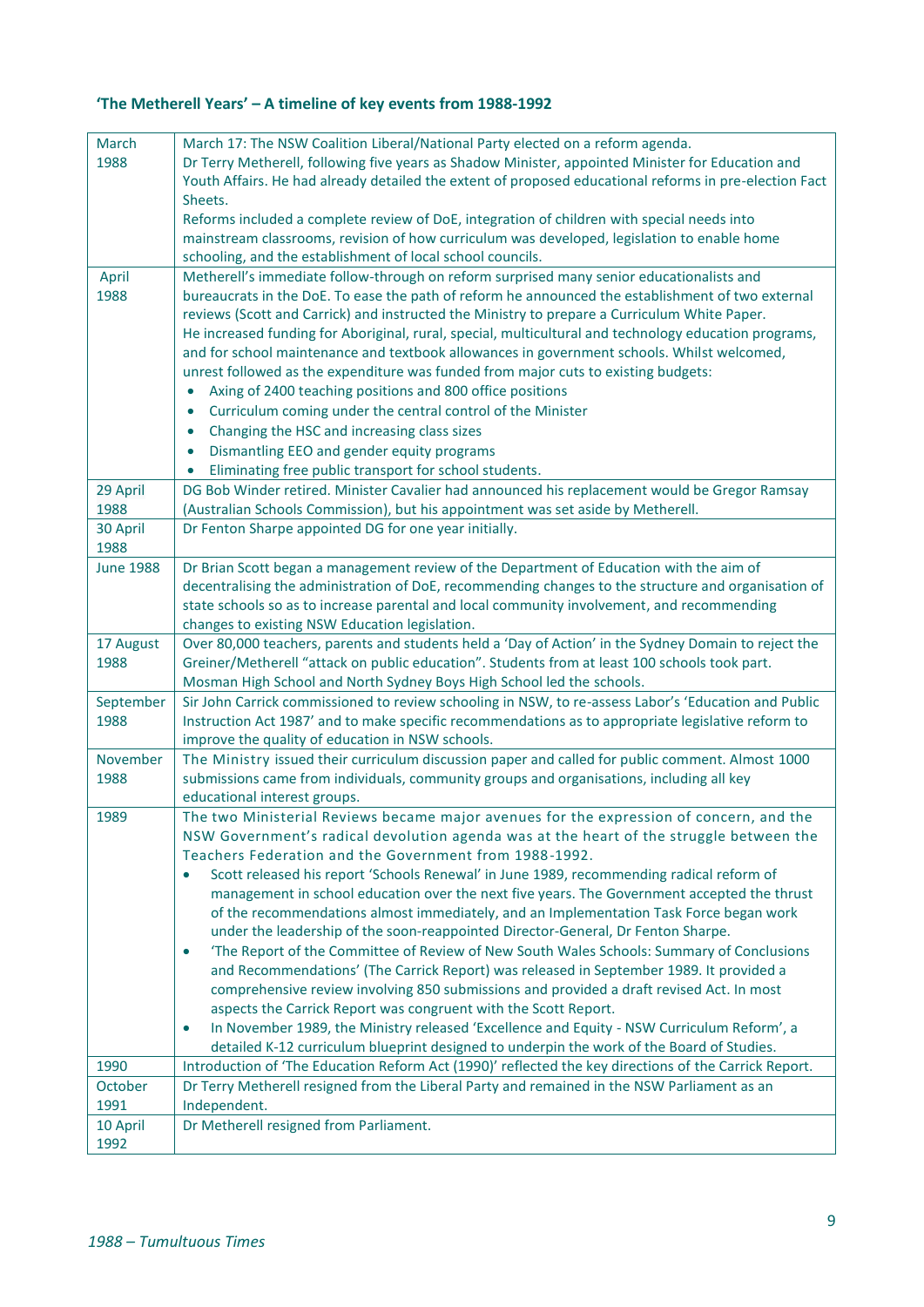#### **Policies, reviews and actions leading up to 'The Education Reform Act 1990'**

Dr Terry Metherell's program of reform of the NSW education system resulted in the 'Education Reform Act 1990 (NSW)' (now the 'Education Act 1990').

Previously NSW school education had been provided under a law developed by Henry Parkes and William Wilkins in their 'Public Instruction Act 1880 (NSW)'. This 19th Century Act had been amended numerous times, the last being in 1987. Despite these amendments however, the Act continued to impose a structure grounded in a view of society, schooling, parents and the role of the state that reflected 19th Century colonial thinking (Riordan & Weller 2000).

On the significance of this new Act, Metherell said in early 1990, "Chifley in his time was thought of as somewhat of an ogre, but now when we look back on Ben Chifley we reflect upon his statesmanship. People will eventually thank me for these reforms – this is a blueprint for education into the 21st Century" (The Sunday Telegraph, 1 April 1990).

#### **The reforms**

Metherell's reform agenda was "breath-taking in its scope" (Riordan & Weller 2000). It included a complete review of the Department of Education, the integration of children with special needs into mainstream classrooms, revision of the practice through which school curriculum was developed, legislation to enable home schooling, and the establishment of local school councils. It also encouraged diversity amongst public schools and sought to correct the decades of previous neglect of school buildings (Riordan & Weller 2000).

However, the reforms were to be implemented within the constraints of the overarching economic agenda of the government. This soon resulted in industrial upheaval as teachers reacted angrily to the budget cuts needed to finance this reform agenda. To smooth the implementation of the intended reforms, Metherell commissioned two reviews

#### **The two reviews – Scott and Carrick**

The first, commissioned in June 1988 and directed by Dr Brian Scott, involved a management review of all aspects of the NSW Education Portfolio. The final report was to include recommendations for decentralising the administration of the Department of Education, changing the structure and organisation of schools so as to increase parental and local community participation, and legislative reform proposals (B. Scott 1989: iii).

The second, commissioned in September 1988 was a 14-person committee chaired by the Honourable Sir John Carrick. This review incorporated a comprehensive process of community consultation and information gathering in a bid to foster community support for reform (Riordan & Weller 2000). Included in the brief were requirements to reassess the former Labor Government's 'Education and Public Instruction Act 1987' and to provide recommendations for improving the quality of education in NSW schools (New South Wales Department of School Education 1990).

#### **Immediate impact on DoE and schools**

In April 1988 Metherell began reallocating resources. He increased spending on several public education programs including Aboriginal education, rural education, special education and multicultural education (Nation 2001). He also increased funding for technology, school maintenance and textbook allowances in government schools. In the private sector, subsidies were also increased from 20 to 25 per cent of the cost of a student in a government school (Sharpe 1992 as cited in Nation 2001: 58).

While the increased funding was welcomed, throughout the rest of the Education portfolio budget cuts were implemented to fund the programs (Nation 2001). 2,300 teaching positions were eliminated and, consequently, teacher/student ratios were increased (Sharpe 1992 as cited in Nation 2001: 57). Similar proportional cuts were made to the ancillary staffing in schools (Sharpe 1992 as cited in Nation 2001: 57) which meant teachers would have to do more of their own administrative tasks.

Budget cuts were also made through a major restructuring of the NSW DSE (now DoE). Operational structures and administrative functions were devolved down to regions, schools, principals and school councils, resulting in the loss of 1,700 public service positions within the Department (Sharpe 1992 as cited in Nation 2001: 57). In essence, these staffing cuts meant the core functions of the Department were reduced to policy development, corporate planning and educational auditing by a small central executive (Willis 1991).

One key term of reference for Scott was to examine ways in which cost efficiencies could be implemented (B. Scott 1989), thus further budget cuts were imminent once the review was completed.

*Continued over page*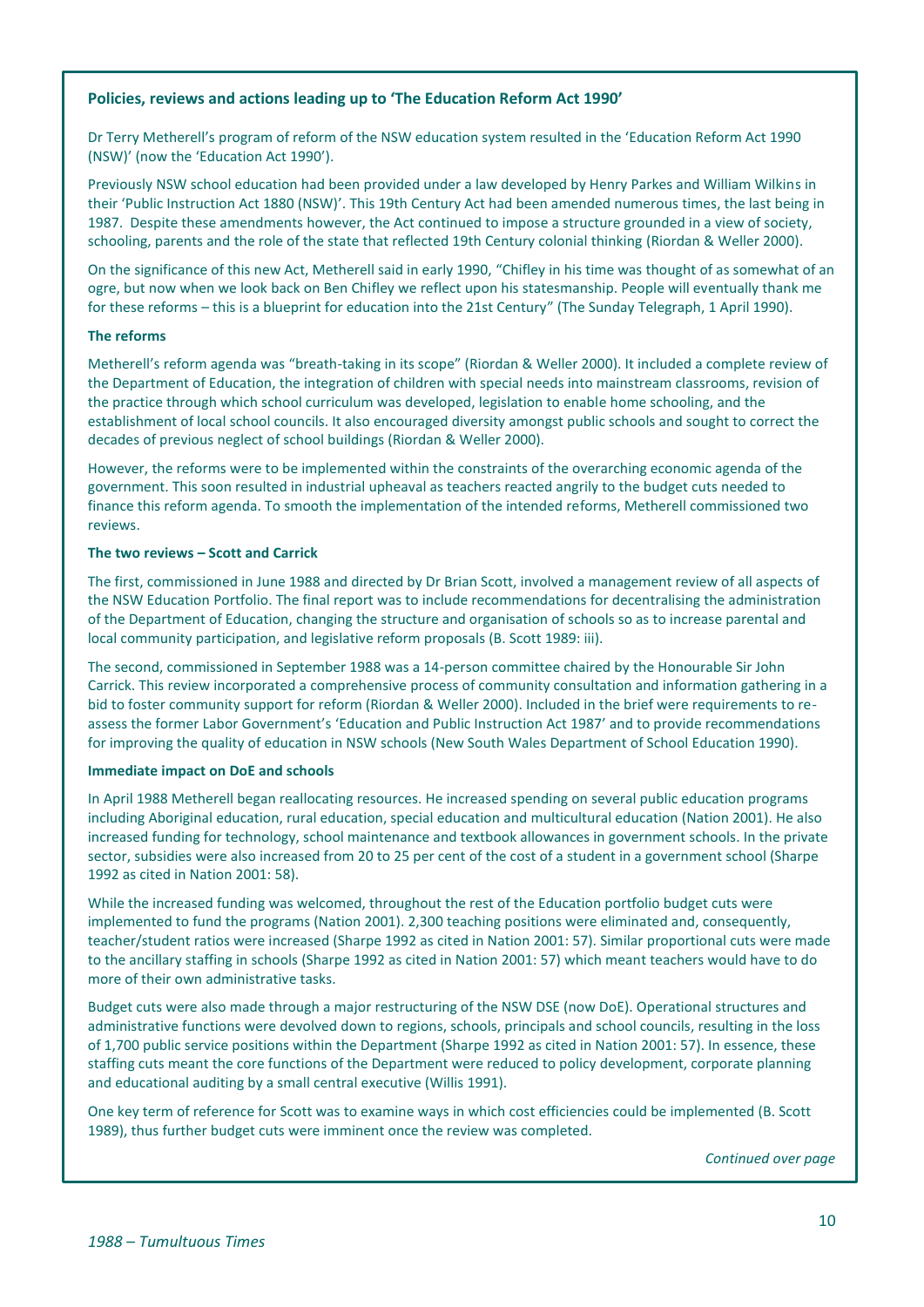#### *Continued from previous page*

Meanwhile the Carrick Committee conducted their own comprehensive inquiry. Key recommendations included the introduction of a new Education Act, the replacement of the Board of Secondary Education with a new Board of Studies, minimum curriculum requirements in six Learning Areas, and the replacement of the Ministry of Education and Youth Affairs with a new Office of Education and Youth Affairs.

Given that Metherell commissioned these reviews himself, it was not surprising that the findings in their final reports (Carrick 1989 and Scott 1990) supported the new Government policies that were, to a large extent, already being implemented (NSW DSE 1990) before 'The Education Reform Act 1990' was enacted. Their recommendations were substantially embodied in the Act, which was described subsequently as 'the most significant education legislation in New South Wales in the 20th Century'.

In the late 1980s, prior to the reforms, differentiation in the public secondary school system in NSW was modest. In total, there were 370 traditional comprehensive secondary schools (ABS 1988) and only 11 selective secondary schools, including four agriculture selective schools (Esson et al. 2002: 124). Between 1988 and 1994, under a Liberal Government, the number of non-comprehensive public secondary schools had increased to 83 schools (NSW MEYA 1994), representing 22 per cent of all public secondary schools. While most of this growth was accounted for by an increase in the number of specialist schools, the number of academic selective schools also doubled over this period.

The controversial environment created by two years of extensive and radical changes after the election of the Greiner Government in 1988, together with widespread and intensive public consultations surrounding three direction-setting reviews, ensured a heightened public interest in the passage of the new Bill. All major educational stakeholders lobbied fiercely, especially as the Bill's passage through the Legislative Council was by no means certain. The parliamentary debates were clear evidence of the community's recognition of the significance of the Bill regarding the key issues facing NSW education at a time of challenging economic, technological, social and organisational changes.

[A major source document for this information has been: 'The Reformation of Education in NSW – The 1990 Education Reform Act' by Geoffrey Riordan and Sam Weller, School of Education, Macquarie University – a paper presented at the Australian Association for Research in Education (AARE) Conference December 4-7, 2000.]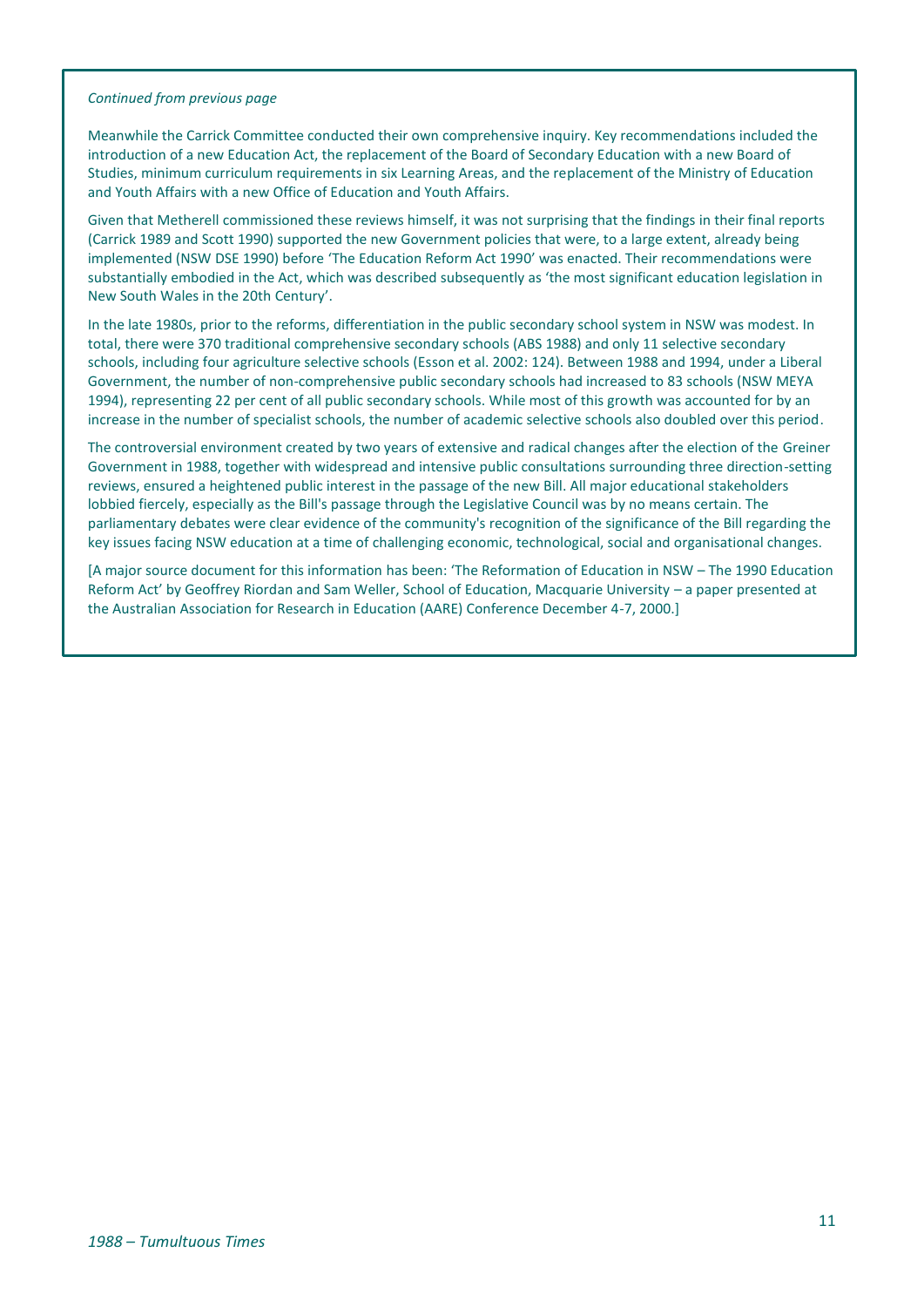#### **NSWSPC Submission to the Scott Management Review, 28th October 1988**

Formal education takes place at the point of contact between pupil and teacher. The administration of education exists only to improve the quality and efficiency of that contact. Unless the system of administration and its operation has a measurable and positive effect at this point, it becomes irrelevant or obstructive.

Council currently accepts the system of Centre, Regions and Schools as the basis for administration, but emphasises that changes in administration, by themselves, will not produce better education. The quality of education is directly proportional to the quality of teachers in the system:

- Efficiency depends upon the competence and commitment of teachers
- Commitment to education is dependent upon community recognition of each teacher's importance and consequent provision of appropriate individual, professional and financial rewards.

#### **The Centre**

- The Centre and sections headed by Directors and Assistant Directors in recent years has grown considerably without a corresponding increase in the services available to teachers, or improvements in the quality of education offered in government schools.
- Federal and State funding of 'initiatives' to which the system must respond should be implemented through such bodies as the Board of Secondary Education so that they are obligatory on all schools, both government and nongovernment.
- There is growing duplication and resulting confusion where areas of responsibility (e.g. Properties, Personnel and Services) are shared by Functional and Regional Directorates.
- A lack of communication between the Centre and schools diminishes the Centre's authority and makes Regions reprocessing areas for central decisions. Modern communication ('online' computers and fax) could help many administrative tasks (leave, casual relief records etc) be handled directly by the Centre.
- The Teachers Handbook revision still has not been completed. If supplied on disk it could be immediately updated by schools, reducing administrative duplication through the chain of Centre, Region and Schools.

#### **The Regions**

- The Regional Director and key staff should be school-oriented rather than administration-centred. Regions should help coordinate and free the Inspectorate for advisory and supervisory functions in schools by reducing their unrelated administrative tasks.
- There should be no need for Regions to develop their own 'special initiatives'.
- Inspectors should spend most of their time within schools in their guidance role and to give recognition to the work and achievements of all staff, not just on the occasions when they seek formal assessment.

#### **The School**

- To meet children's rights to have educational opportunities that satisfy their own and their communities' needs and aspirations, schools need greater autonomy, authority and control of financial resources.
- To meet these responsibilities Principals will need a Deputy Principal who is an educational leader who accepts responsibility for the school in the Principal's absence and is supported by two Leading Teachers for Administration and Staff Development.
- Head Teachers should be appointed based on the total number of staff in the school in the ratio of one for every four non-executive staff, and the areas of expertise of Head Teachers required should be determined by the school, with changes made only when a vacancy occurs.
- Executive selection procedures should be comprehensive, consistent and fair to all involved.
- Executives, excluding the Principal and Deputy Principal (in a large school), should have some teaching requirement to keep them in touch with the classroom.
- Schools need freedom to utilise resources, providing requirements and accountability are met. There will be a need to retain the present Inspectorate, or some equivalent structure, in order for the Government to monitor schools.
- Each school will need a bursar, which could be filled by training present ancillary staff.

The roles of the Centre should be broad policymaking and administration. Regions should be supportive and advisory and schools should be given greater autonomy and flexibility to satisfy their community's needs.